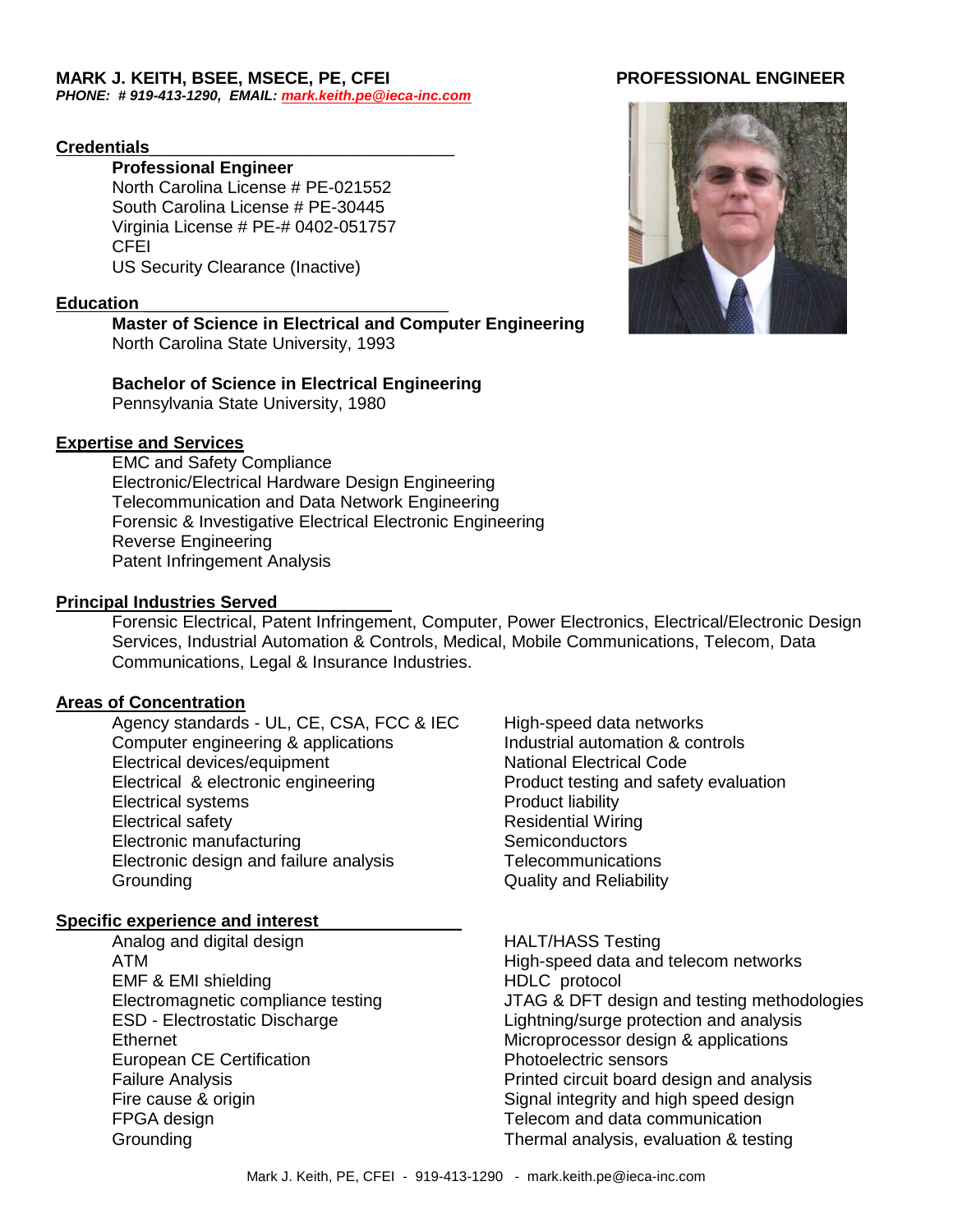#### **INDUSTRY EXPERIENCE:**

#### **ESP SurgeX, Knightdale NC – Compliance Engineer** 4/2013 **-** Present

• Project engineer for safety and EMC/EMI/RFI agency compliance.

#### . **Overture Networks, Morrisville, NC – Senior Hardware Design Engineer** 1/2008 – 10/2012

- Project engineer for UL and NEBS compliance. Also responsible for EMC/EMI/RFI design reviews, safety standards, compliance and testing on all new and existing products.
- Design Engineer for next generation Gigabit Ethernet and OC3/DS3 data aggregation products. Responsibilities include high-speed signal integrity analysis, Hardware Design, JTAG test generation and implementation, PCB debug, PCB test procedures and environmental testing. Corelis JTAG software tools were used in the projects.
- Environmental analysis and test verification of new and existing products
- Interim hardware manager for 4 months (2010) while manager was on sick leave. Responsible for 5 engineers and new product introduction.
- Manufacturing and Test Engineering liaison for new product introduction.

#### **Senior Hardware Engineer - Safenet Inc, Morrisville, NC** 3/2005 – 12/2007

- Design Engineer for data encryption hardware projects for Safenet's next generation OC192, SONET and Gigabit Ethernet Encryption products. Responsibilities included Hardware Design, High Speed Signal Integrity Analysis, ROHS Compliance, JTAG test generation and implementation, PCB debug and PCB Test Procedures.
- Agency Compliance and Environmental testing and contract manufacturing liaison.
- Mentor Graphics and JTAG Technology JTAG software tools were used in these projects. Note: Additional information describing the job responsibilities is classified.

#### **Senior Hardware Design Engineer- CipherOptics, Raleigh, NC** 12/2002 – 1/2005 12/2002 – 1/2005

- Co-Project/Design Engineer for three projects for CipherOptics next generation Internet security product offering.
- Responsibilities include hardware design/debug, printed circuit board signal integrity analysis, and product verification and test. Cadence Concept 15.2 CAD or OrCad 10.0i was used for the designs.
- Additional responsibilities included
	- JTAG test development and generation of manufacturing test sets using Corelis JTAG software tools.
	- Thermal analysis and test verification.

#### **Principal Engineer, Inovia Telecom - Centennial Campus, Raleigh, NC** 1998 – 5/2002

- Provided technical hardware solutions for Video over VDSL technology for new product line offering.
- Design and implemented universal high speed Gigabit ATM switch fabrics for Inovia's DSLAM product line. Responsibilities included hardware design/debug, printed circuit board design, and product verification.
- Motorola MPC8260 and MPC860 microprocessors were used in all hardware designs.
- Designed and implemented ATM test and interface boards for hardware verification.
- Lead hardware engineering interface for sister design team in Israel.
- Product support for current DSL access products in the field.
- Responsible for IEC 61000-4/IEC 801 EMC/EMI/RFI standards, compliance, and testing.
- Technical advisor/mentor to NC State Electrical Engineering Intern students.

#### **Staff Engineer - IBM Corporation, RTP, NC** 1997

- Design Engineer for a PCMCIA 25 Mbit ATM adapter card. Responsibilities included hardware design of a XILINX FPGA PCMCIA/ISA arbitration controller. The design was VHDL based.
- Responsible for IEC 61000-4/IEC 801 EMC/EMI/RFI standards, compliance, and testing.

#### **Senior Design/Development Engineer - Connectware Inc., Morrisville, NC** 1995 – 1997

- Project/Design Engineer for an ATM-LAN (OC3, Ethernet and Token Ring) Bridge/Router device. The product was an Intel I960 33MHz microprocessor-based design. Responsibilities included hardware design/debug, PCB design, and product verification.
- Lead hardware engineering interface for a remote design team India.
- **Respo**nsible for IEC 61000-4/IEC 801 EMC/EMI/RFI standards, compliance, and testing.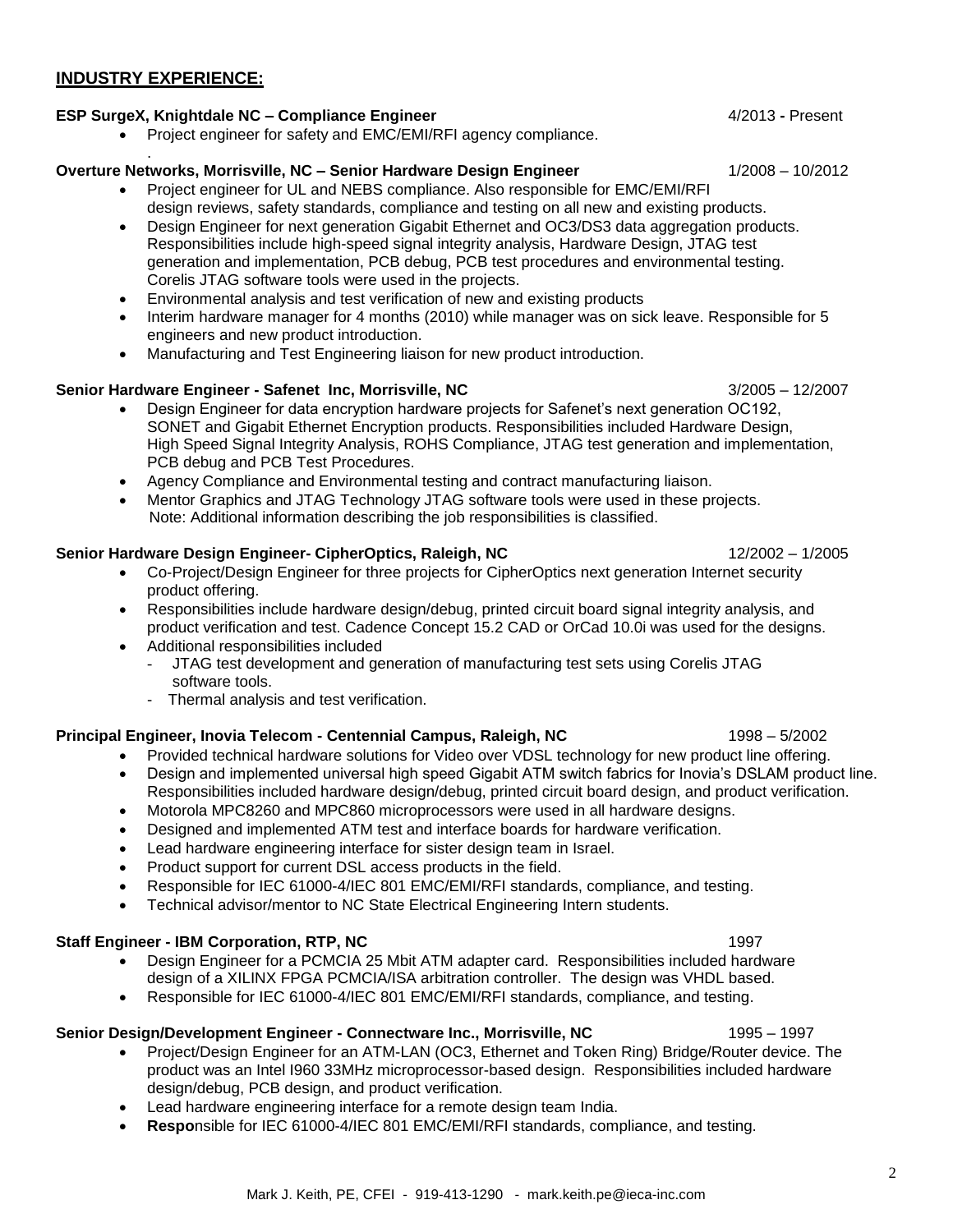# **Senior Design/Development Engineer- Square D Company, Knightdale, NC** 1989 – 1995

# *Industrial Computer-Programmable Logic Controllers Division, 1992* – *1995*

- Designed and implemented a XILINX EPLD chip for a Programmable Logic Controller. Design provided backplane bus arbitration between an Intel 80C186 and a Motorola 68000 microprocessor, additional control functions and various I/O interfaces.
- Designed an AC/DC (120 VAC/24V DC) 10 Watt switch mode (Buck converter) power supply.
- Responsible for hardware design of an Intel 80C152 microprocessor based remote Programmable Logic Controller. Responsibilities included all phases of hardware design, test, and PCB design. This product received **Control Engineering** magazine's 1993 Editor's Choice Award for best distributed I/O product.
- Responsible for IEC 1000-4/IEC 801 EMC/EMI/RFI standards, compliance, and testing on newly developed Industrial Programmable Logic Controller Products.
- Team member of the Square D EMC/EMI/RFI Standards Committee.
- Team member of the Square D Component/Supplier Qualification Committee.

# *Photoelectric Sensors Division, 1989 - 1991*

- Project/Design Engineer for analog/digital ASIC design and implementation for Industrial photoelectric proximity sensors. Designed and developed three high performance photoelectric ASICs. Responsibilities included all phases of design, test and final product manufacturing.
- Team member of the Square D Corporate ASIC Strategic Implementation Group.

# **Senior Microelectronic Design Engineer - Avnet International Corporation, Smithfield, NC** 1988 – 1989

 Project/Design Engineer for digital system design for commercial satellite television receivers. Responsibilities included ASIC chip set re-design and verification.

# **Senior Product/Quality Engineer - Exide Electronics Corporation, Raleigh, NC** 1987 – 1988

- Provided Product/Quality Engineering for Uninterruptable Power Source Systems (UPS), Emergency Lighting Systems, and Motive Power Battery Charger Products.
- Responsibilities included system design modifications, PCB redesign and resolution of field failures and reliability issues.

# **Senior Integrated Circuit Design Engineer- GE Corporation, Research Triangle Park, NC** 1980 – 1986

- Team member of the Microprocessor and ASIC Design and Development Group. Designed various Integrated circuits including an Arithmetic Logic Unit, Dual Port RAM ASIC, Medical Data Processing ASIC and a Control ASIC for a 120 Volt experimental light bulb. Responsibilities included all phases of Integrated Circuit design and fabrication.
- Provided technical support and design assistance for strategic customer accounts (domestic and foreign) and internal tactical application engineers.

# **INTELLECTUAL PROPERTY AND PATENT INFRINGEMENT ANALYSIS:**

# **IEC & Associates, Raleigh NC – Principal Investigative Engineer** 2010 – Present

- Currently working with an IP Attorney and a mobile phone patent portfolio. Responsibilities include monetizing and evaluating the patents, product teardowns, documentation research, product testing, claim chart generation, final report and presentation to the client. All the top tier mobile phone and tablet computers manufactures are represented in the infringement analysis.
- Patent and prior art search regarding microprocessor control and application in industrial 2012 motorized vehicles.

# **Otto Technologies, Raleigh NC - Investigative Engineer**

 Patent infringement and review regarding multiple cases involving distributed 2010 computing systems for mobile devices. Responsibilities included prior art investigation, final report and presentation to the client.

# **Forensic Analysis Corporation, Raleigh NC - Investigative Engineer** 2009

 Patent infringement and review regarding an electronic pest and rodent pest control repeller. Responsibilities included claim review, prior art investigation, final report and presentation to the client.

3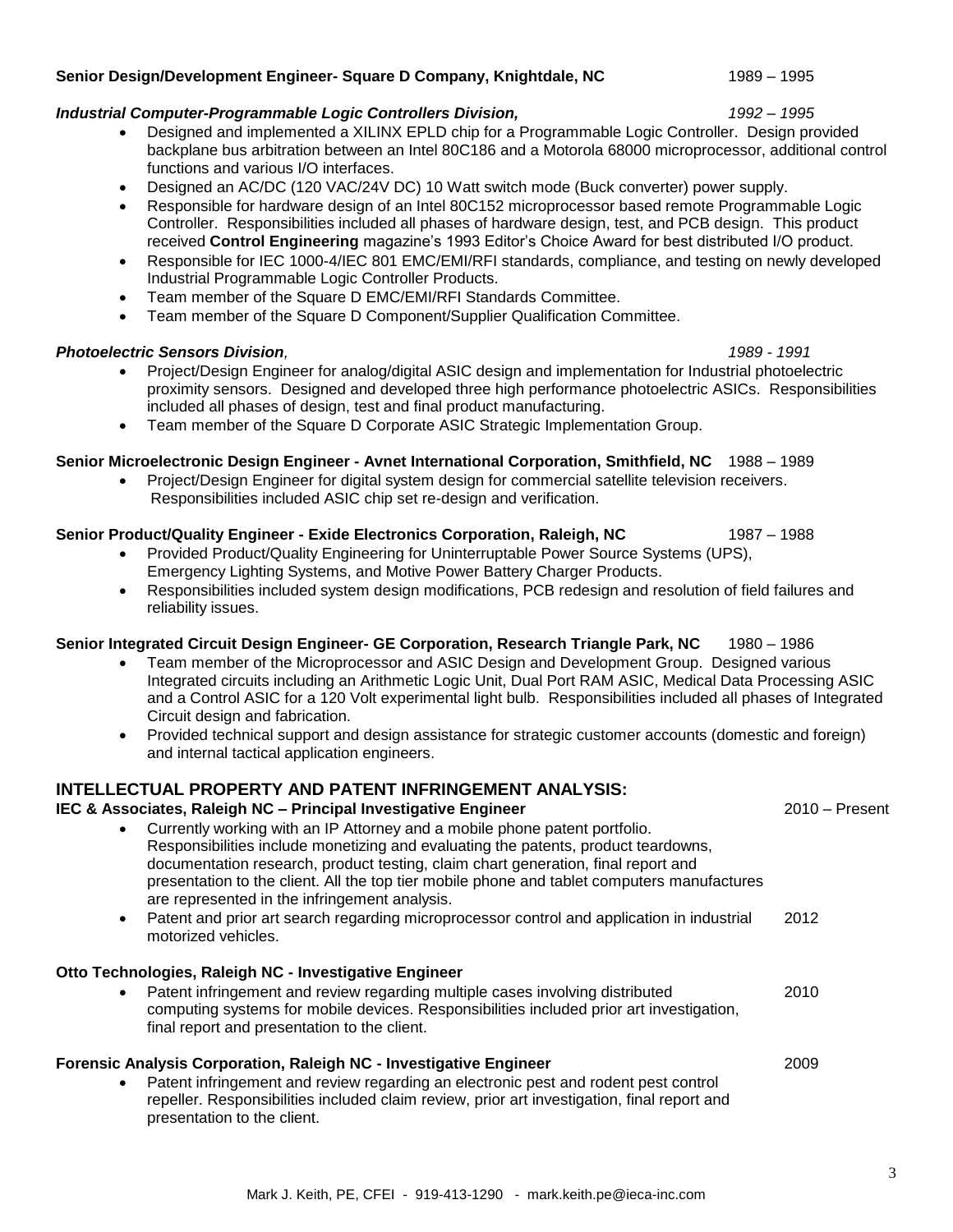# **INVESTIGATIVE & INDUSTRY ENGINEERING EXPERIENCE:**

Consulting and forensic engineering services for attorneys and insurance companies regarding electrical/electronic investigations. Issues addressed include all aspects of the design, fabrication, production and operation, patent infringement analysis, reverse engineering, product teardowns and failure analysis of electrical and electronic devices and products as well as computer systems, hardware and software.

#### **FORENSIC INVESTIGATIONS:**

| IEC & Associates, Raleigh NC - Principal Investigative Engineer                                                                                   |               |
|---------------------------------------------------------------------------------------------------------------------------------------------------|---------------|
| Currently investigating fire origin and cause case involving a toaster.                                                                           | 2013          |
| Currently investigating fire origin and cause case involving a washing machine<br>$\bullet$                                                       | 2013          |
| Currently investigating fire origin and cause case involving a seat heater.<br>$\bullet$                                                          | 2013          |
| Investigated fire origin and cause case involving a battery charger<br>$\bullet$                                                                  | 2013          |
| Investigated fire origin and cause case involving telephone equipment<br>$\bullet$                                                                | 2012          |
| Investigated fire origin and cause case involving electrical failures in a portable<br>$\bullet$                                                  | 2012          |
| space heater                                                                                                                                      |               |
| Investigated electronic failures in Industrial Automation Equipment.<br>$\bullet$                                                                 | 2012          |
| Investigated electrical failures and safety issues in a heating pad.<br>$\bullet$                                                                 | 2012          |
| Investigated electronic failures in computers.<br>$\bullet$                                                                                       | 2012          |
| Investigated electrical & electronic safety issues in a forklift.<br>$\bullet$                                                                    | 2012          |
| Investigated a fluorescent lighting fixture fire.<br>$\bullet$                                                                                    | 2012          |
| Investigated a utility surge and loss incident at a local golf course.<br>$\bullet$                                                               | 2012          |
| Investigating a suspected Laptop Computer overheating incident which resulted<br>$\bullet$                                                        | $2010 - 2012$ |
| in severe burns to the client.                                                                                                                    |               |
| Investigated an electrical shock incident related to an extension cord.<br>$\bullet$                                                              | 2011          |
| Investigated electronic reliability issues in a computer monitor.<br>$\bullet$                                                                    | 2011          |
| Investigated a lightning strike incident at an asphalt plant.<br>$\bullet$                                                                        | 2011          |
| Investigated a lightning strike incident at an airport.<br>$\bullet$                                                                              | 2011          |
| Investigated a power utility surge event and fire damage to a home.<br>$\bullet$                                                                  | 2011          |
| Investigated a fire origin and cause case involving a convenience store.<br>$\bullet$                                                             | 2010          |
| Investigation of electronic failures and a fire in an electrical power conditioning device that<br>$\bullet$                                      | 2008          |
| resided in a medical facility.                                                                                                                    |               |
| Forensic Analysis Corporation, Raleigh NC - Investigative Engineer                                                                                |               |
| Investigated suspected electronic failures on a Motorcycle accident case.<br>$\bullet$                                                            | $2008 - 2010$ |
| Investigated a residential fire incident and suspected damage to high end video and audio<br>$\bullet$                                            | 2009          |
| home theater electronics. Responsibilities included fire investigation, research, and                                                             |               |
| evidence review.                                                                                                                                  |               |
| Expert witness in a case regarding a malfunctioning medical implantable device.<br>$\bullet$                                                      | 2009          |
| Responsibilities included investigation, research and evidence review.                                                                            |               |
| Investigation of suspected electronic failures in a residential HVAC system.<br>$\bullet$                                                         | 2008          |
| Expert witness in lemon law motor vehicle case. Responsibilities included investigation,<br>$\bullet$<br>research, evidence review and deposition | 2008          |
| Investigated a heavy equipment excavator fire. Responsibilities included fire investigation,<br>$\bullet$<br>research, and evidence review.       | 2007          |
| Investigated a Power Utility Surge event involving a multi-million dollar residential<br>٠                                                        | $2005 - 2006$ |
| structure. Responsibilities included electronic equipment failure analysis, Insurance fraud                                                       |               |
| investigation. Responsibilities included evidence review and final report preparation/presentation                                                |               |
| to the client.                                                                                                                                    |               |
| Investigated and provided Lightning/Surge Analysis for multiple clients. Responsibilities<br>$\bullet$                                            | $2002 - 2005$ |
| included electronic equipment failure analysis, Insurance fraud investigation and final                                                           |               |
| report to the client.                                                                                                                             |               |
| Intota (Infogroup/ORC) - Investigative Engineer                                                                                                   |               |
| Investigation of suspected electronic failures in a Microwave fire. Fire origin and<br>$\bullet$                                                  | 2010          |
| cause case.                                                                                                                                       |               |
| Investigation of suspected electronic failures in a residential HVAC system. Fire origin<br>$\bullet$                                             | 2010          |
| and cause case.                                                                                                                                   |               |
| Expert witness regarding failure analysis in laundry appliance electronics.                                                                       | 2007          |
| Electrical Engineering consultant regarding failure analysis of video electronics.<br>$\bullet$                                                   | 2007          |

Mark J. Keith, PE, CFEI - 919-413-1290 - mark.keith.pe@ieca-inc.com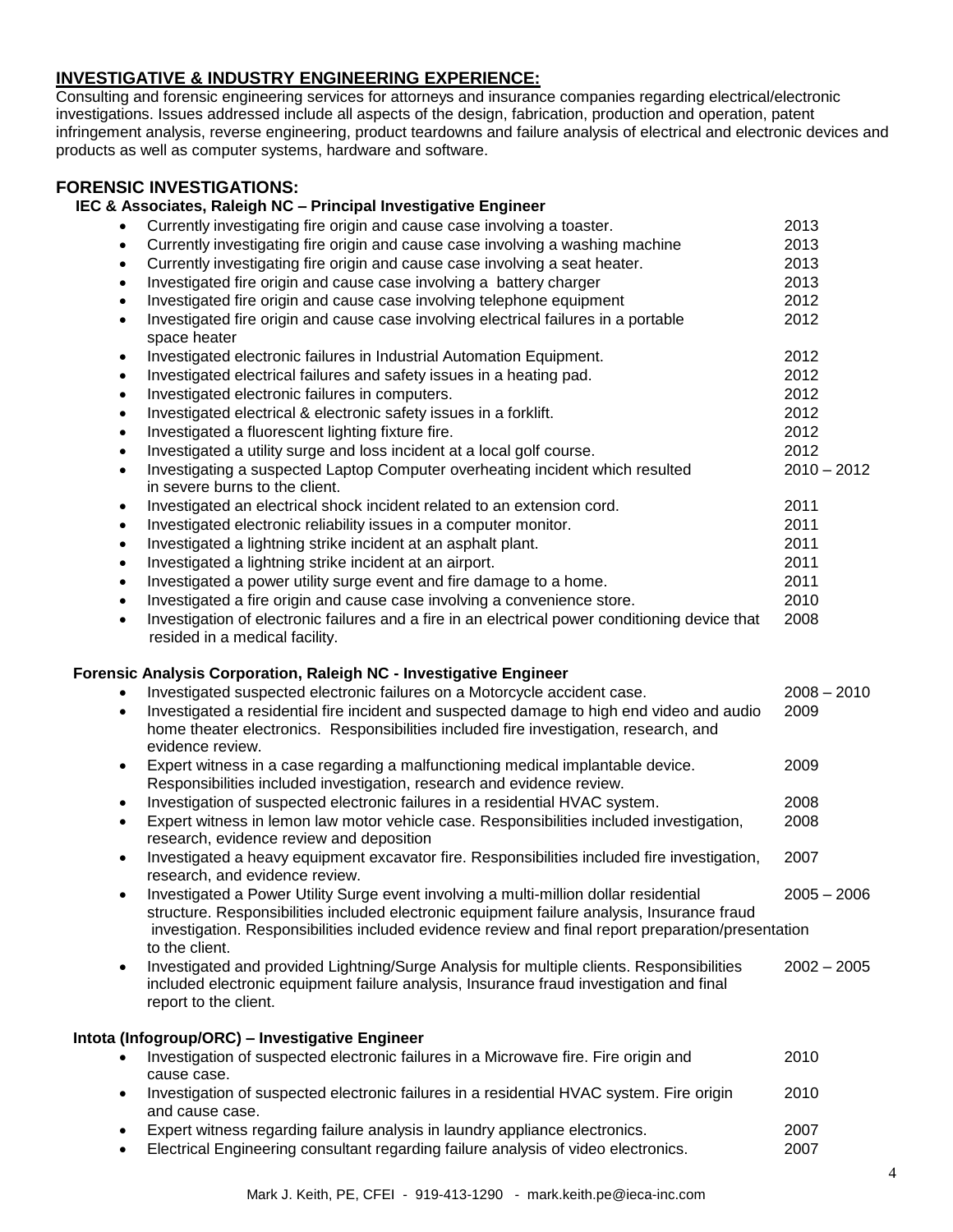| Marshall Miller Associates, Raleigh NC - Investigative Engineer                                                                                                                                                                                                                                 |               |
|-------------------------------------------------------------------------------------------------------------------------------------------------------------------------------------------------------------------------------------------------------------------------------------------------|---------------|
| Co-investigator on an origin and cause investigation involving a Veterinary CBC machine.<br>Co-investigator on an origin and cause investigation involving an apartment fire.<br>$\bullet$<br>Responsibilities included evidence review and final report presentation to the client.            | 2010<br>2005  |
| Conducted a fire origin and cause investigation involving a television set. Responsibilities<br>$\bullet$<br>included evidence review, electronic failure analysis, TV and electrical appliance fire<br>research and final report preparation/presentation to the client.                       | 2003          |
| Tasa Group, Blue Bell PA - Investigative Engineer                                                                                                                                                                                                                                               |               |
| Conducted an investigation of suspected electronic failures in a emergency backup<br>electrical power system. Working as an expert witness in the legal case with respect to the<br>electrical/electronic hardware design and failure analysis.                                                 | $2008 - 2010$ |
| Consolidated Consultants, Chula Vista, CA - Investigative Engineer                                                                                                                                                                                                                              | 2008          |
| Investigation of a Power Utility Surge event involving a residential structure and suspect<br>electrical and electronic failures.                                                                                                                                                               |               |
| Institute for Products, Engineering & Construction, Scottsdale AZ. - Investigative Engineer                                                                                                                                                                                                     |               |
| Investigation of suspected electronic failures in a mobile phone<br>$\bullet$                                                                                                                                                                                                                   | 2008          |
| Investigation of suspected electronic failures in a laptop computer<br>$\bullet$                                                                                                                                                                                                                | 2008          |
| Expert witness involving a laptop computer fire. Responsibilities included fire investigation<br>$\bullet$<br>research and evidence review.                                                                                                                                                     | 2007          |
| Expert witness involving computer software/systems, financial records and<br>$\bullet$<br>information.                                                                                                                                                                                          | $2004 - 2005$ |
| Electrical Engineering consultant for an electronic design dispute between a major<br>$\bullet$<br>appliance manufacturer and a sub-contract manufacturer. Responsibilities included<br>evidence review, product design research, and final report preparation/presentation<br>to the client.   | 2005          |
| Conducted a origin and cause investigation of a cook top fire involving a solid surface<br>$\bullet$<br>range appliance. Responsibilities included evidence review, electronic failure analysis,<br>electrical appliance fire research and final report preparation/presentation to the client. | 2005          |
| National Forensic Consultants, Norristown PA - Investigative Engineer                                                                                                                                                                                                                           |               |
| Investigated and provided Lightning and Surge Analysis for multiple clients.<br>$\bullet$<br>Responsibilities included evidence review, electronic equipment failure analysis and<br>final report preparation/presentation to the clients.                                                      | $2004 - 2006$ |
| Electrical Engineering consultant for a fire origin and cause investigation involving<br>$\bullet$<br>residential wiring. Responsibilities included evidence review and final report                                                                                                            | 2006          |
| preparation/presentation to the client.<br>Electrical Engineering consultant for a fire origin and cause investigation involving<br>$\bullet$<br>a cash register. Responsibilities included evidence review and research.                                                                       | 2006          |
| Electrical Engineering consultant for a fire origin and cause investigation involving a<br>$\bullet$<br>large manufacturing facility. Responsibilities included evidence review and research.                                                                                                   | 2006          |
| Expert witness in a legal case involving a defective electrical home appliance.<br>$\bullet$<br>Responsibilities included investigation, evidence review, electronic failure analysis,<br>destructive testing and final report preparation/presentation to the client.                          | 2004          |
| Technical Assistance Bureau, Inc, St Louis, MO - Investigative Engineer                                                                                                                                                                                                                         |               |
| Electrical Engineering consultant for a fire origin and cause investigation involving<br>a floor model water cooler. Responsibilities included evidence review and final<br>report preparation/presentation to the client                                                                       | 2006          |
| Moore Forensic Engineering, Apex, NC - Investigative Engineer                                                                                                                                                                                                                                   |               |
| Electrical Engineering consultant for a fire origin and cause investigation involving<br>$\bullet$<br>a rear projection TV. Responsibilities included evidence review and final<br>report preparation/presentation to the client.                                                               | 2006          |